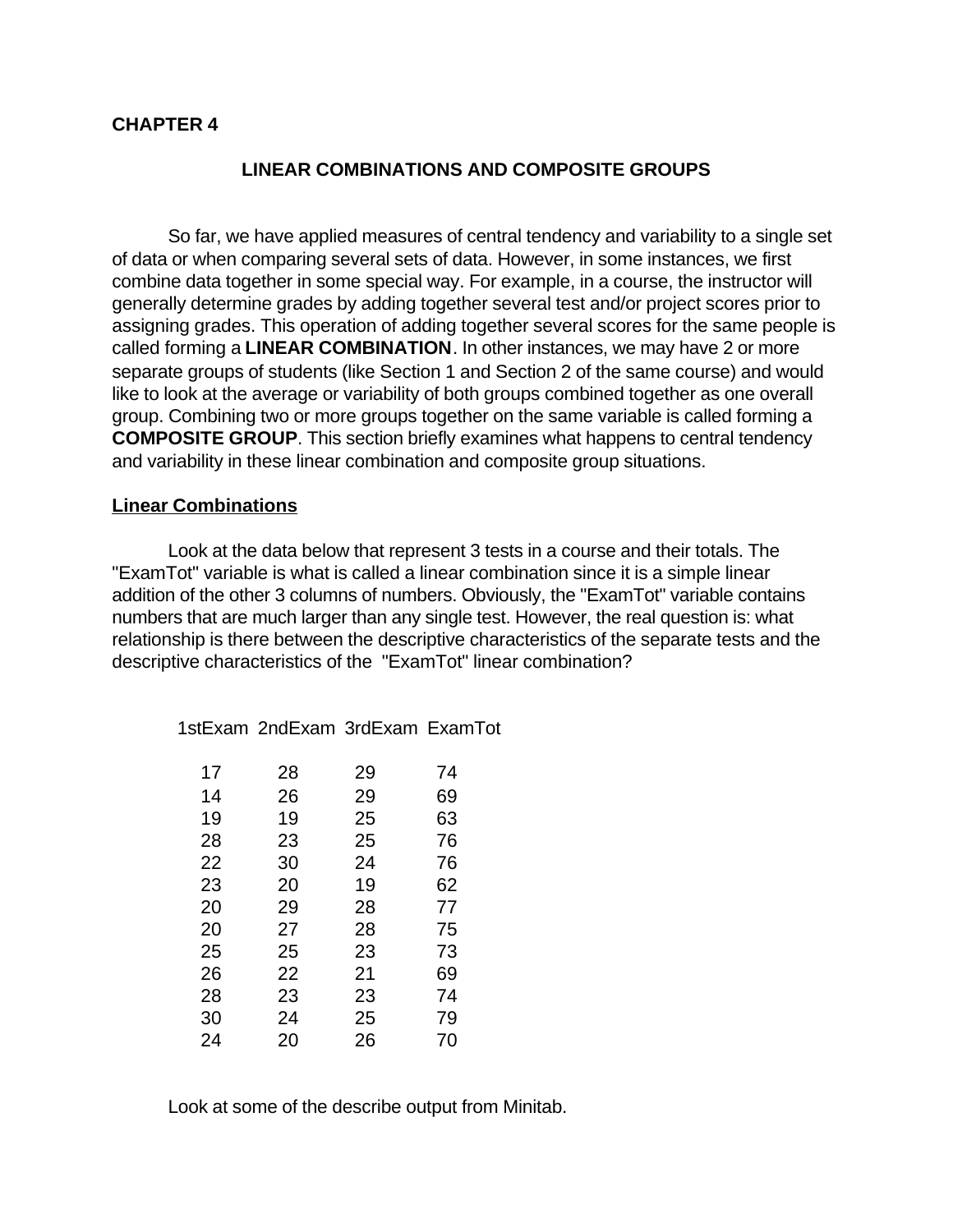| Variable |  |                | N Mean Median TrMean StDev |       |
|----------|--|----------------|----------------------------|-------|
| 1stExam  |  | 13 22.77 23.00 | 22.91                      | -4.69 |
| 2ndExam  |  | 13 24.31 24.00 | 24.27 3.57                 |       |
| 3rdExam  |  | 13 25.00 25.00 | 25.18                      | 3.06  |
| ExamTot  |  | 13 72.08 74.00 | 72.36 5.22                 |       |

The first thing to notice is that the mean of the "ExamTot" linear combination variable is simply the addition of the 3 separate test score means (22.77 + 24.31 + 25 = 72.08). Thus, for central tendency, the mean of the linear combination is the sum of the means of the components that go into the linear combination. For variability, notice that the standard deviation for the "ExamTot" linear combination is larger in this instance than the standard deviation for any separate test. While this is the typical situation, it does not always have to be like that. Look at the following.

XDown YUp Total

| 10 | 5  | 15 |
|----|----|----|
| 9  | 7  | 16 |
| 7  | 8  | 15 |
| 8  | 6  | 14 |
| 5  | 9  | 14 |
| 6  | 10 | 16 |

And again, here is some output from the describe command in Minitab.

| Variable     |  |                        | N Mean Median TrMean StDev |       |
|--------------|--|------------------------|----------------------------|-------|
| <b>XDown</b> |  |                        | 6 7.500 7.500 7.500 1.871  |       |
| Yup          |  | 6 7.500 7.500          | 7.500                      | 1.871 |
| Total        |  | 6 15.000 15.000 15.000 |                            | 0.894 |

Notice in this case that, while the mean of the "Total" variable is still the addition of the two separate means of "XDown" and "YUp", the variability or standard deviation of the linear combination "Total" variable is less than the standard deviations of the separate components. Thus, for variability, there is no hard and fast rule. As I will note later (Chapter 8), the interrelationship among the components will play a role in whether the linear combination variability is relatively more or less than the variabilities of the component parts.

## **Composite Groups**

We will now examine what is referred to as the composite group situation. What if you had given the same short test to two different sections (1 and 2) of the same course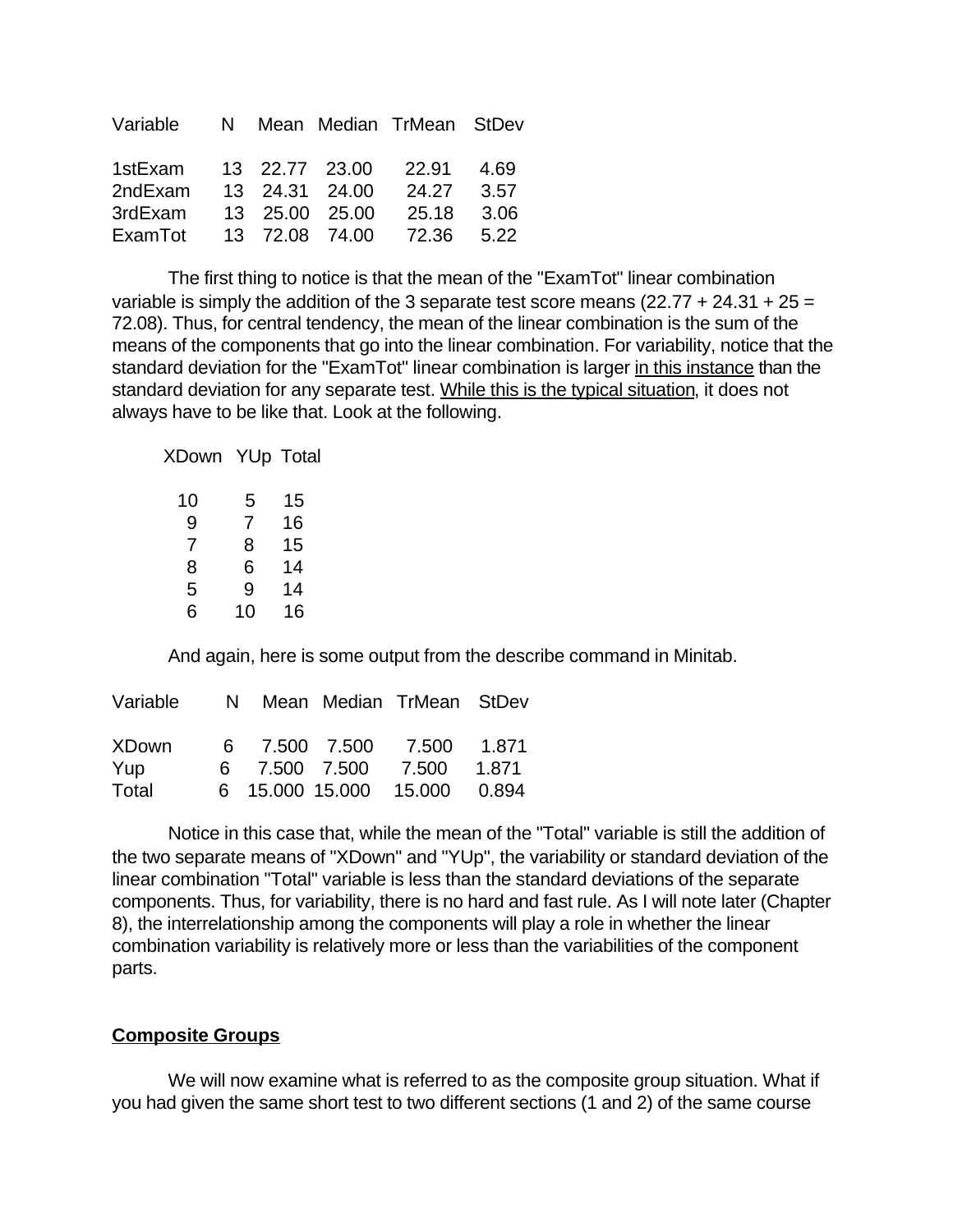with the following results. Note: there are different numbers of students in the two groups.

|  |  | Group1 Group2 Composite |
|--|--|-------------------------|
|--|--|-------------------------|

| 15<br>27<br>20<br>16<br>24<br>25<br>16<br>28<br>18<br>21<br>18<br>30 | 16<br>20<br>19<br>23<br>22<br>15<br>25<br>27<br>19<br>25 | 15<br>27<br>20<br>16<br>24<br>25<br>28<br>18<br>21<br>18<br>30 | 16 $  ==->$ Group 1 |
|----------------------------------------------------------------------|----------------------------------------------------------|----------------------------------------------------------------|---------------------|
| 18                                                                   |                                                          | 18<br>16<br>20<br>19<br>23<br>22<br>15<br>25<br>27<br>19<br>25 | ====> Group 2       |

I have put the data for each group in separate columns but have also put the data together in a single new colum. Composite data situations take the data from two or more groups and recombine them into a new overall set of data. In effect, we are taking the data of the separate groups and "stacking" them into a new single column. In Minitab, there is a command called stack that easily accomplishes this.

One way to examine the composite set of data would be to compare it to the two separate sets of data. We could use something like a dotplot to do this as long as the sets of data are placed on the same scale. See the following.

 . . In the contribution of the contribution of the contribution of the contribution of the contribution of the contribution of the contribution of the contribution of the contribution of the contribution of the contribution -------+---------+---------+---------+-------Group1 . . : . . . : .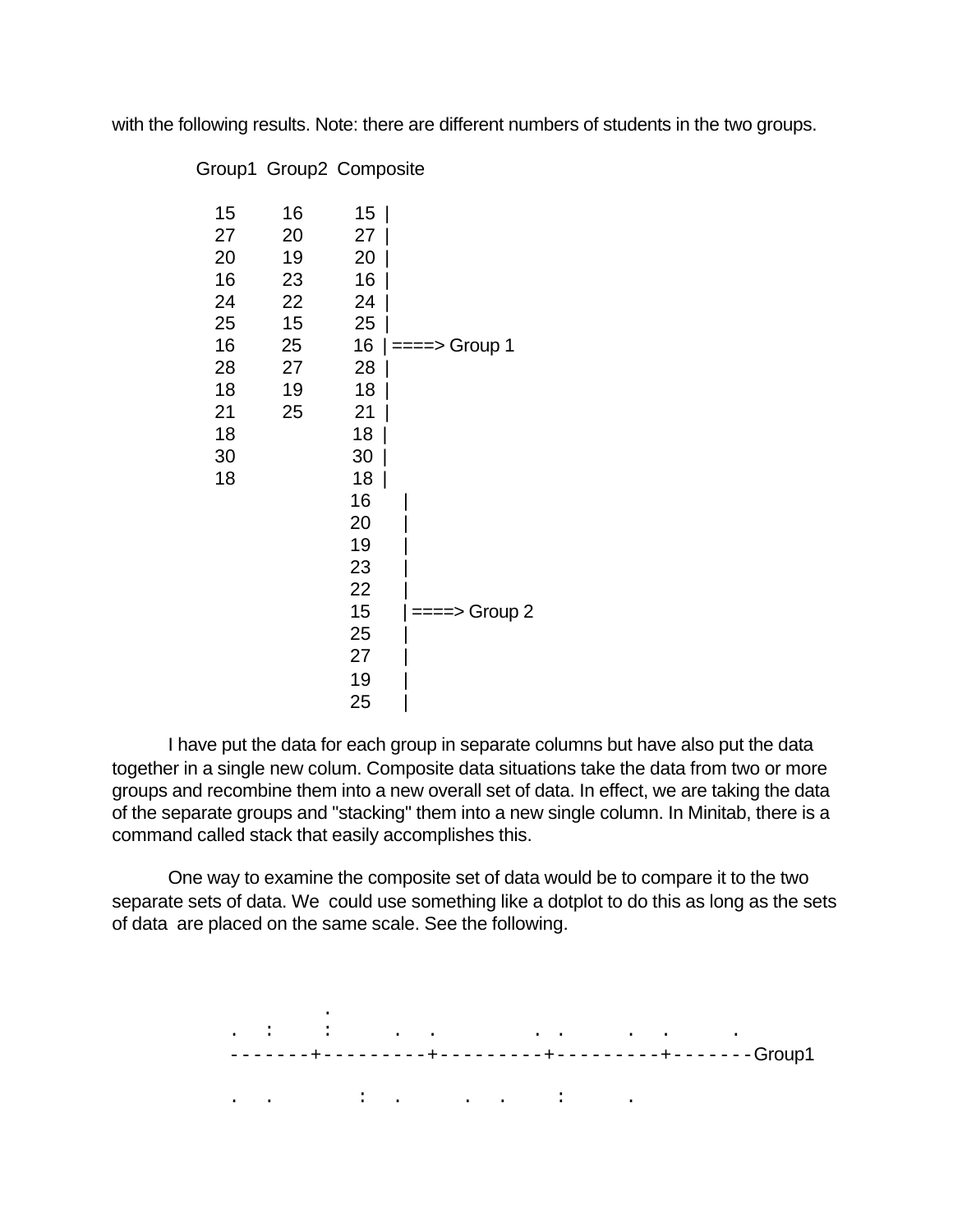|  |      |      |                                                                                                                                                                                                                                                                                                                                                                                                                                                            | -----+-------Group2 |      |
|--|------|------|------------------------------------------------------------------------------------------------------------------------------------------------------------------------------------------------------------------------------------------------------------------------------------------------------------------------------------------------------------------------------------------------------------------------------------------------------------|---------------------|------|
|  |      |      |                                                                                                                                                                                                                                                                                                                                                                                                                                                            |                     |      |
|  |      |      | $\mathbf{1} \qquad \mathbf{1} \qquad \mathbf{1} \qquad \mathbf{1} \qquad \mathbf{1} \qquad \mathbf{1} \qquad \mathbf{1} \qquad \mathbf{1} \qquad \mathbf{1} \qquad \mathbf{1} \qquad \mathbf{1} \qquad \mathbf{1} \qquad \mathbf{1} \qquad \mathbf{1} \qquad \mathbf{1} \qquad \mathbf{1} \qquad \mathbf{1} \qquad \mathbf{1} \qquad \mathbf{1} \qquad \mathbf{1} \qquad \mathbf{1} \qquad \mathbf{1} \qquad \mathbf{1} \qquad \mathbf{1} \qquad \mathbf{$ |                     |      |
|  |      |      |                                                                                                                                                                                                                                                                                                                                                                                                                                                            | -------Composite    |      |
|  | 21.0 | 24.5 | 28.0                                                                                                                                                                                                                                                                                                                                                                                                                                                       |                     | 31.5 |

Note that Group 1 is wider and Group 2 is somewhat narrower. When combining sets of data with similar means but different variabilities, the means of both the separate and composite groups will be about the same but the variability of the composite group will tend to be somewhere between the two separate group variabilities. See below.

Describe Output for the Variables

|                    |          |                | N MEAN MEDIAN TRMEAN STDEV |      |
|--------------------|----------|----------------|----------------------------|------|
| Group1             |          | 13 21.23 20.00 | 21.00                      | 5.04 |
| Group <sub>2</sub> | 10 21.10 | 21.00          | 21.12                      | 3.98 |
| Composite 23 21.17 |          | 20.00          | 21.04                      | 4.50 |

Note that the mean of the composite set is about the same as the separate group means, but the standard deviation of the composite group (4.50) is somewhere between the standard deviation of Group 1 (5.04) and the standard deviation of Group 2 (3.98).

The above pattern does not always occur. Look at the following data sets (on the next page) that have been called "Higher" and "Lower". Again, I stacked the data into a new column and called the new variable "Combo". Dotplot diagrams using the same baseline for all variables can give us some clues about how the combined data compare to the separate groups along with some descriptive statistics. Note here that the "Higher" set is further up the scale and the "Lower" set is further down the scale. Obviously, the "Higher" set has a higher average score (hence the name "Higher"). But, in terms of variabilities, since we combine the two sets together, the new composite set will contain both the lower values from the "Lower" set and the higher values from the "Higher" set. The net effect of this is to make the composite set have more overall variability than either the "Higher" set or the "Lower" set above.

Higher Lower Combo

| 27 | - 20 | $27 \mid$ |
|----|------|-----------|
| 26 | -24  | $26 \mid$ |
| 21 | 19   | $21 \mid$ |
| 25 | -20  | $25 \mid$ |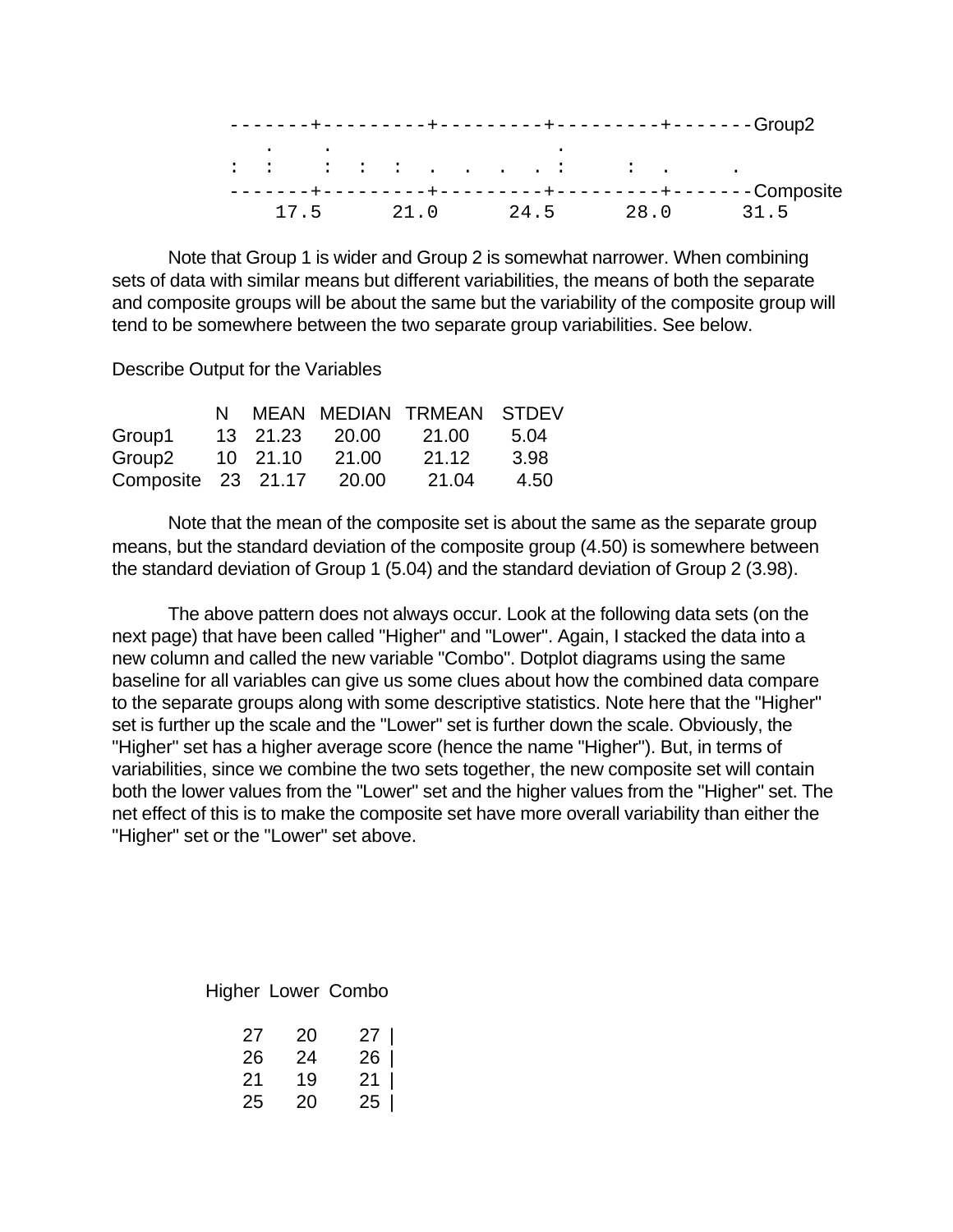



The describe output from Minitab can be helpful too. See below.

| Variable N Mean Median TrMean StDev |  |                  |                      |        |
|-------------------------------------|--|------------------|----------------------|--------|
| Higher 13 25.54 26.00 25.64 3.64    |  |                  |                      |        |
| Lower                               |  | 10  19.90  20.00 | 20.00                | - 2.64 |
| Combo                               |  |                  | 23 23.08 22.00 23.14 | 4.27   |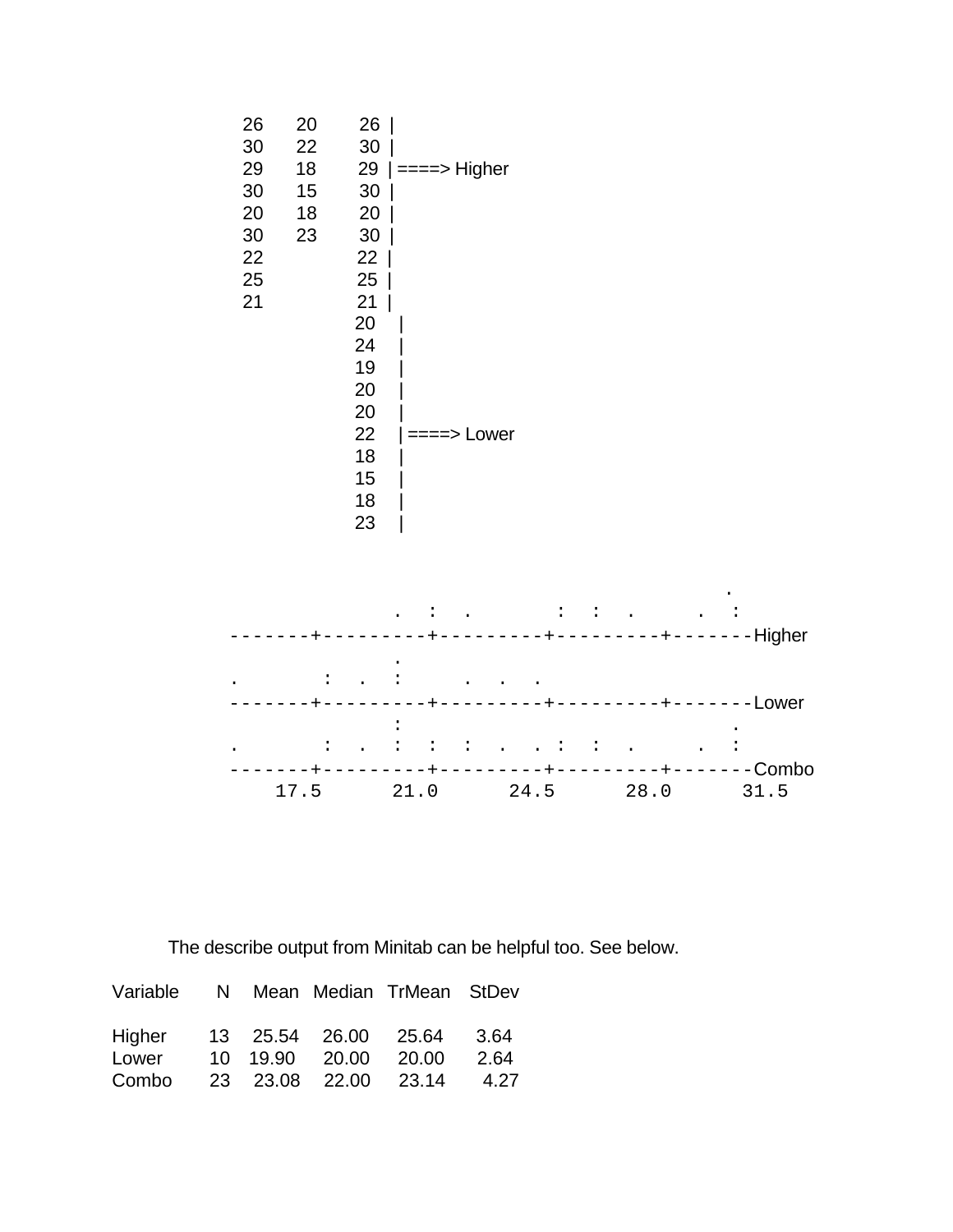Note that the standard deviation of the "Combo" composite variable is greater (4.27) than for the "Higher" variable (3.64) and the "Lower" variable (2.64). In this case, also see that the mean of the "Combo" variable is somewhere between the two separate group means. Thus, again, the composite characteristics depend upon the particular data sets combined and the relative comparison between or among the separate data sets.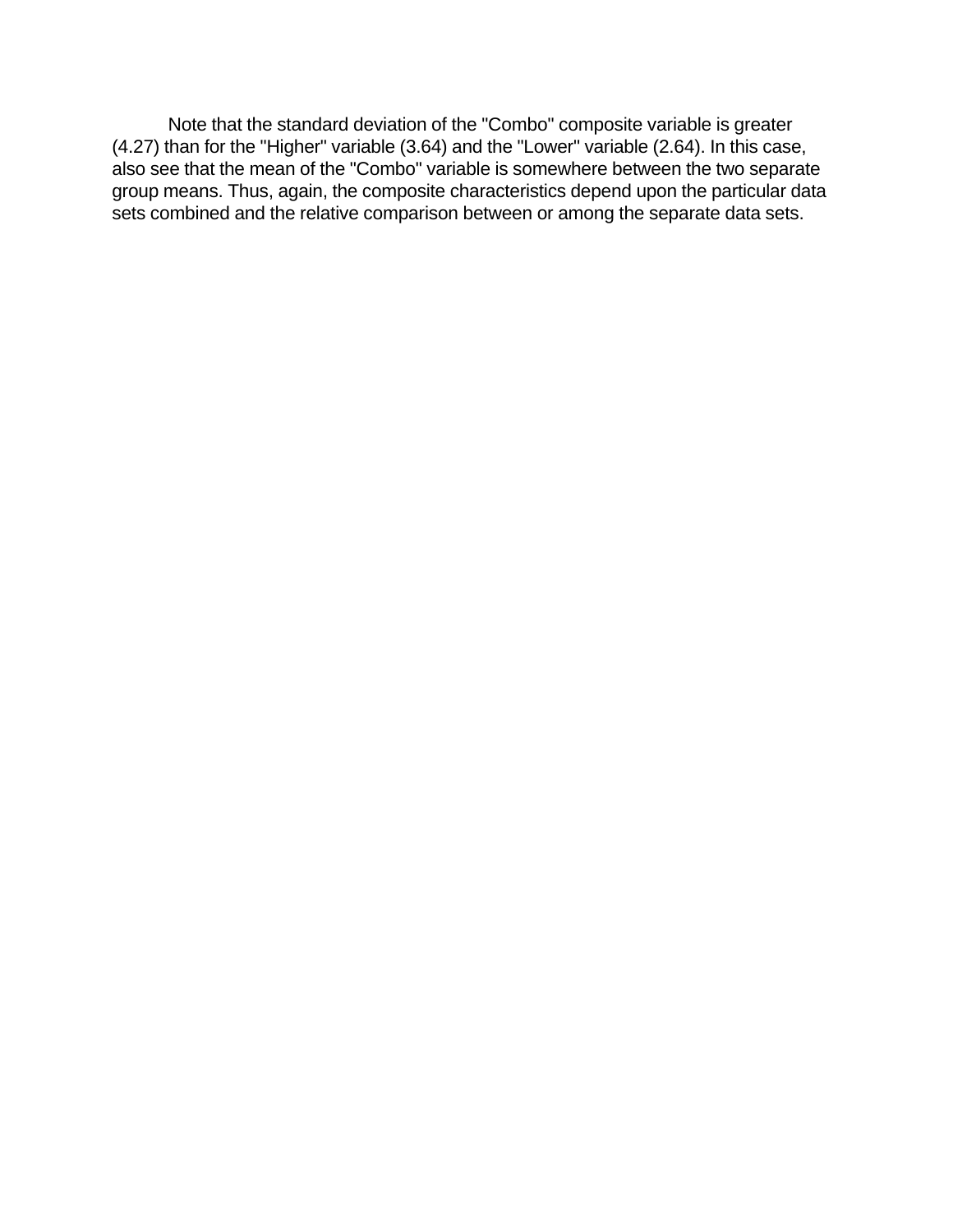# **Useful Minitab Commands**

**STACK** 

# **Practice Problems**

For the data below, do the following.

- 1. For the Quiz1 and Quiz2 scores, add them together in a linear combination and then compare the individual means and standard deviations to the mean and standard deviation of the Total.
- 2. For the 1stGroup and the 2ndGroup data sets, stack them together into one overall composite set and then compare the means and standard deviations of the separate groups to the composite group or stacked set.

|    | Quiz1 Quiz2 |    | 1stGroup 2ndGroup |
|----|-------------|----|-------------------|
| 20 | 16          | 50 | 52                |
| 20 | 18          | 56 | 54                |
| 18 | 13          | 53 | 50                |
| 16 | 17          | 60 | 53                |
| 10 | 14          | 54 | 53                |
| 19 | 17          | 56 | 51                |
| 12 | 16          | 53 | 48                |
| 17 | 20          | 58 | 53                |
| 11 | 16          | 59 | 48                |
| 14 | 18          | 60 | 48                |
|    |             | 52 | 52                |
|    |             | 51 | 48                |
|    |             |    | 51                |
|    |             |    | 50                |
|    |             |    | 49                |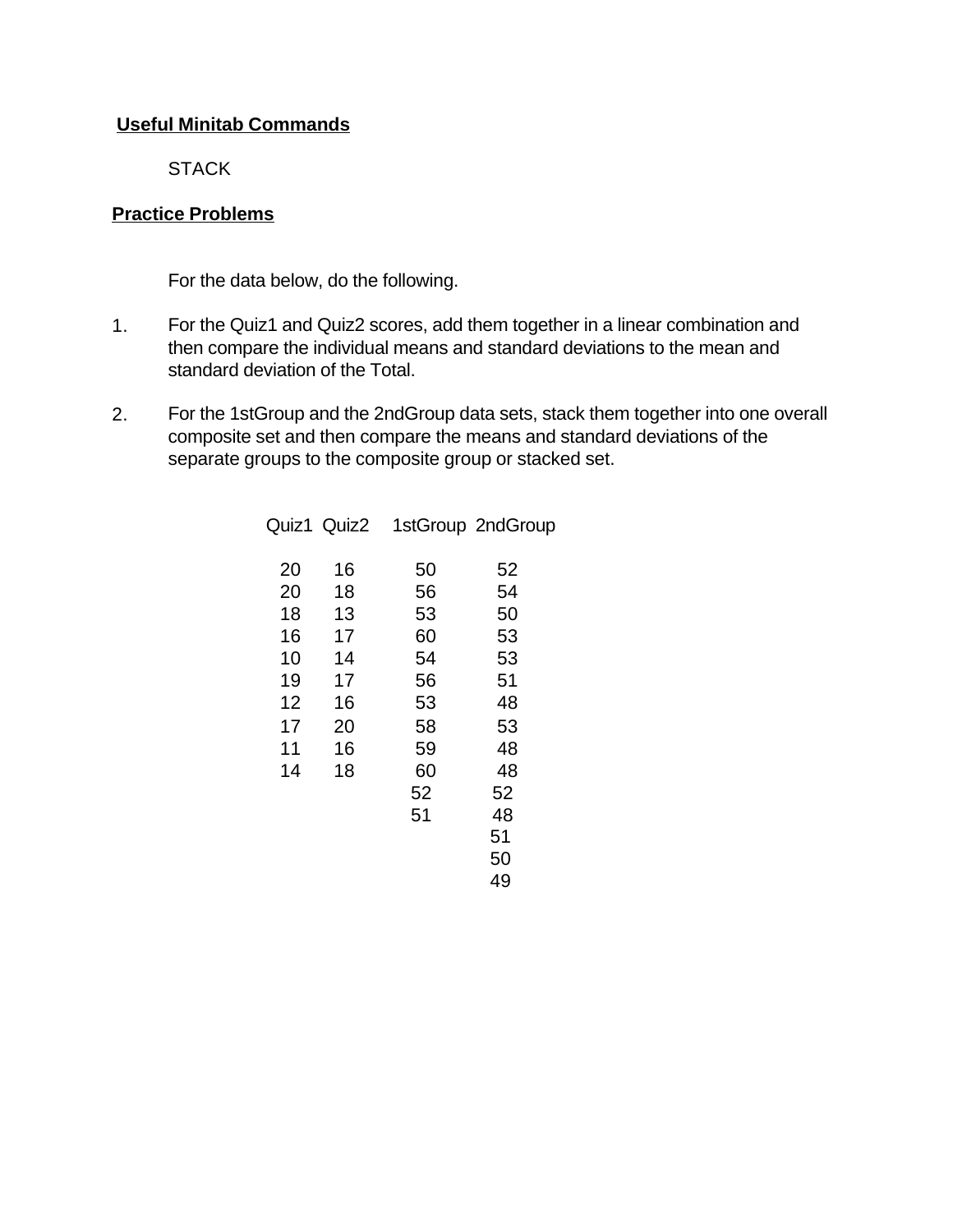## **CHAPTER 5**

#### **MEASURES OF POSITION**

In some instances, we would like to examine the location or position of specific values within a distribution of scores. For example, two tests are given and a student obtains the score of 20 on both. However, for one test, the mean is 19 which means that the score of 20 is above the mean. But, for the other test, the mean is 21, which means that the score of 20 is below the mean. We could simply say that on one test, the person obtained a score that was above the "average" whereas on the other test, their score was below "average". Unfortunately, this description of where the student fell with respect to the means of the two tests is not very precise. The present Chapter will review several methods for making position or location indications more precise.

#### **Ranks**

Perhaps the simplest way to indicate position would be to rank the scores. Look at the following dotplots and the describe output from Minitab for two tests.



Describe Output for the 1sTest and 2ndTest Variables

|  |  | N MEAN MEDIAN TRMEAN STDEV SEMEAN           |  |
|--|--|---------------------------------------------|--|
|  |  | 1stTest 50 39.780 40.000 39.841 2.644 0.374 |  |
|  |  | 2ndTest 50 35.060 35.000 35.068 2.766 0.391 |  |

The "1stTest" variable obviously contains score values that are higher up the scale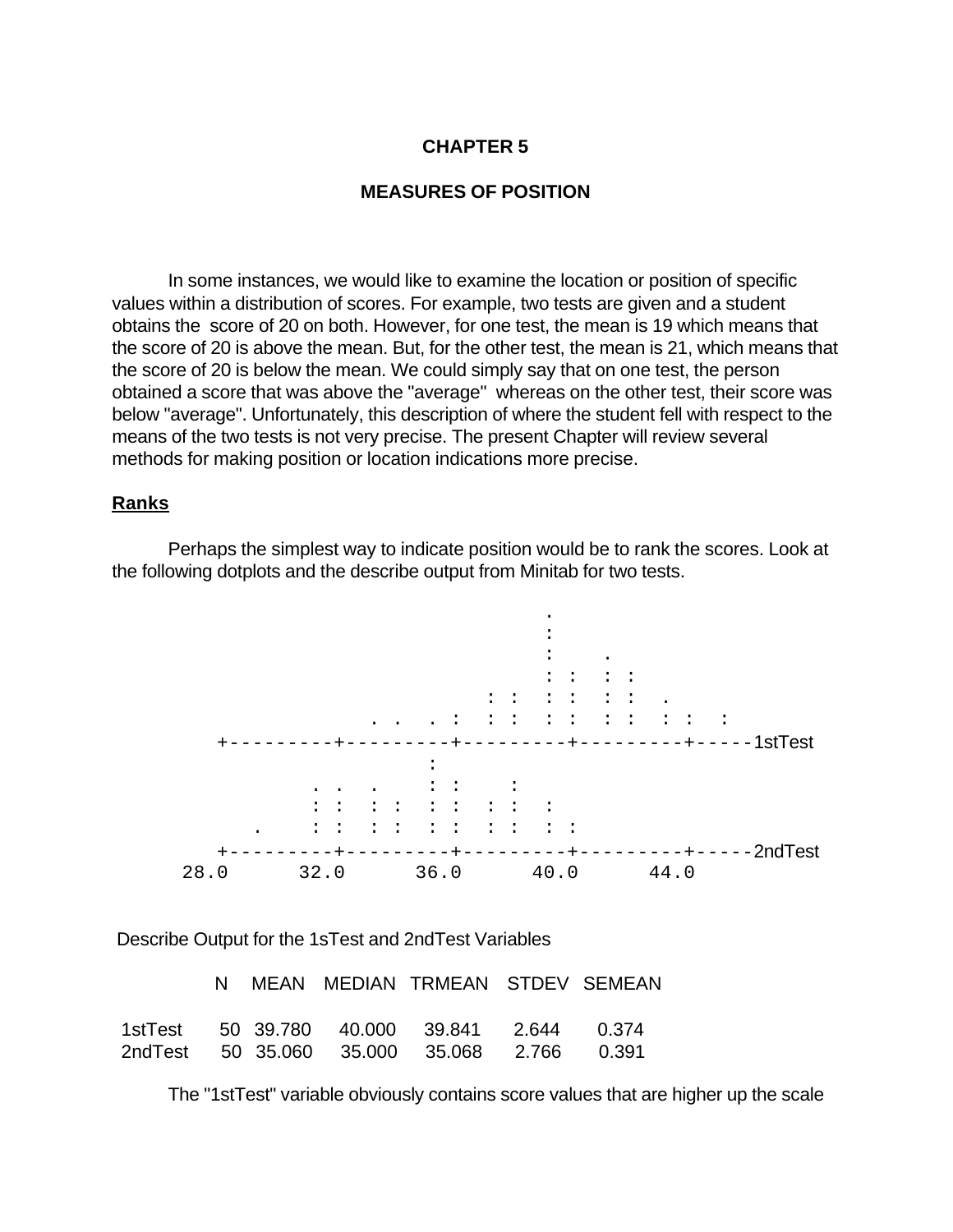while the "2ndTest" variable has lower values. Values that are near 36 on "2ndTest" are almost at the bottom of the "1stTest" set of data. Thus, a person who obtained 36 on both would be near the bottom on the first but near the middle on the second.

The process of ranking the data requires us to first sort or order the data from low to high. We saw this process being used for finding the median. Therefore, using Minitab to order the "1stTest" and "2ndTest" variables, I have ordered sets of data as below.

Ordered Data for 1stTest

|  |                   |  |  | 33 34 35 36 36 37 37 37 37 38 38    |  |
|--|-------------------|--|--|-------------------------------------|--|
|  |                   |  |  | 38 38 39 39 39 39 39 39 39 39 39 39 |  |
|  |                   |  |  | 39 39 40 40 40 40 40 40 41 41 41    |  |
|  |                   |  |  | 41 41 41 41 42 42 42 42 42 42 43    |  |
|  | 43 43 44 44 45 45 |  |  |                                     |  |

Ordered Data for 2ndTest

|  |                   |  |  | 29 31 31 31 31 31 32 32 32 32 32 |  |
|--|-------------------|--|--|----------------------------------|--|
|  |                   |  |  | 33 33 33 33 33 34 34 34 34 35 35 |  |
|  |                   |  |  | 35 35 35 35 35 35 36 36 36 36 36 |  |
|  |                   |  |  | 36 37 37 37 37 38 38 38 38 38 38 |  |
|  | 39 39 39 39 40 40 |  |  |                                  |  |

To rank scores, you start at the top or high point of the distribution. For example, in the "1stTest" distribution, we see that there are two scores of 45 at the top. Since they are at the top, they should both be given ranks of 1 but, because they are tied, the technical way to rank the values is to average the positions (1 and 2) and give them both ranks of 1.5. **FOR TIED SCORES, GIVE THE RANK THAT EQUALS THE AVERAGE POSITION**. For scores of 44, since they occupy the 3rd and 4th positions, each would get a tied rank of 3.5. We continue to work our way down through the data set until we come to the last value of 33 which, being untied and at the bottom, would be assigned the last rank = 50. Note: the lowest value will get a rank of N if it is untied. For the "2ndTest", the top two scores are 40 and, being tied in the first and second positions, will each receive ranks of 1.5. For the next score 39, where there are 4 tied values (positions 3rd, 4th, 5th and 6th), each would get tied ranks of 4.5. Again, working our way down to the bottom value, the score of 29 will be assigned a rank of 50.

Here is a sample of the ranks that would be assigned to the scores in the 1stTest and 2ndTest variables. What is shown represents the first 15 values that occured in the unordered sets of data that were originally placed in columns for analysis purposes. Ranks for First 15 Values in the 1stTest and 2ndTest Variables

1stTest RankTes1 2ndTest RankTes2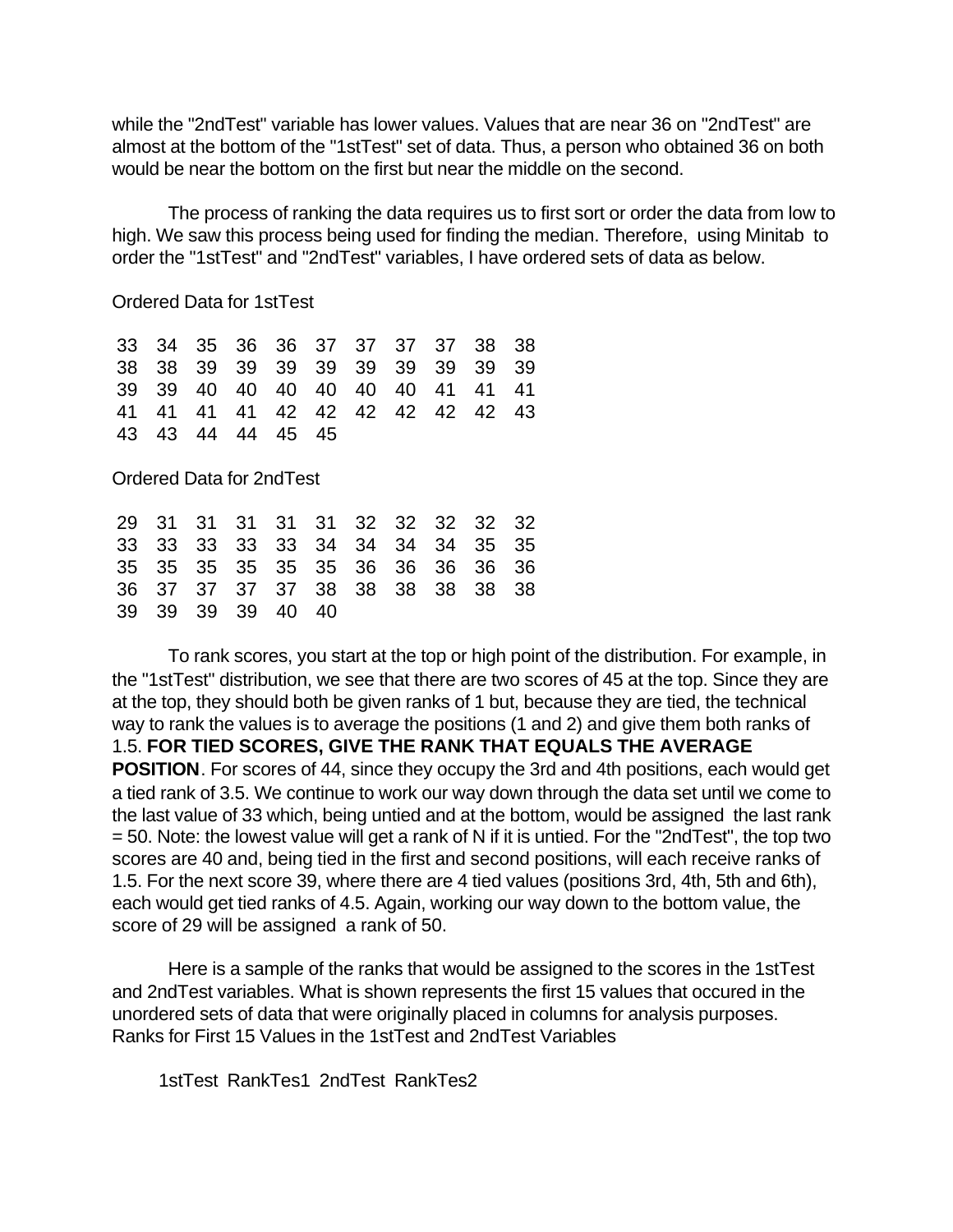| 39 | 32.0 | 39 | 4.5  |
|----|------|----|------|
| 40 | 23.5 | 38 | 9.5  |
| 39 | 32.0 | 33 | 37.0 |
| 42 | 10.5 | 32 | 42.0 |
| 39 | 32.0 | 37 | 14.5 |
| 45 | 1.5  | 31 | 47.0 |
| 39 | 32.0 | 36 | 19.5 |
| 41 | 17.0 | 38 | 9.5  |
| 41 | 17.0 | 40 | 1.5  |
| 39 | 32.0 | 36 | 19.5 |
| 39 | 32.0 | 32 | 42.0 |
| 43 | 6.0  | 29 | 50.0 |
| 43 | 6.0  | 39 | 4.5  |
| 40 | 23.5 | 38 | 9.5  |
| 37 | 43.5 | 38 | 9.5  |

Keep in mind that in our data sets of  $N = 50$ , scores with ranks close to 1 would be near the top, scores with ranks close to 25 would be near the middle, and scores with ranks close to 50 would be near to the bottom. For example, using one specific case, the score of 40 in the "1stTest" set has a rank of 23.5 which puts it near the middle whereas the same score of 40 in the "2ndTest" set results in a rank of 1.5 which is near the top. Comparing positions therefore shows that in these sets of data, the score of 40 is at quite a different location in the first set of data compared to the second set.

However, as simple as ranks are to find, one major problem with ranks is the fact that differences in ranks can be deceiving in terms of the distances between the original scores. Look at the following simple example to illustrate this point.

| Original Score Rank |   |
|---------------------|---|
| 22                  |   |
| 21                  | 2 |
| 15                  | ঽ |
|                     |   |

The difference between the first two scores (22 - 21) is 1 point and the difference in the ranks is also 1 rank unit  $(1 - 2 = 1)$ . But, for the scores of 21 and 15, where the score difference is 6 points, there still is only a 1 unit difference in the ranks. This problem occurs often and can be misleading. To assume that the raw score differences are the same between two pairs of ranked values that have the same difference in ranks can be quite inaccurate. Thus, while ranking is reasonable way for indicating relative position, one needs to be careful not to read quantitative meaning into ranks that does not exist.

### **Percentile Ranks**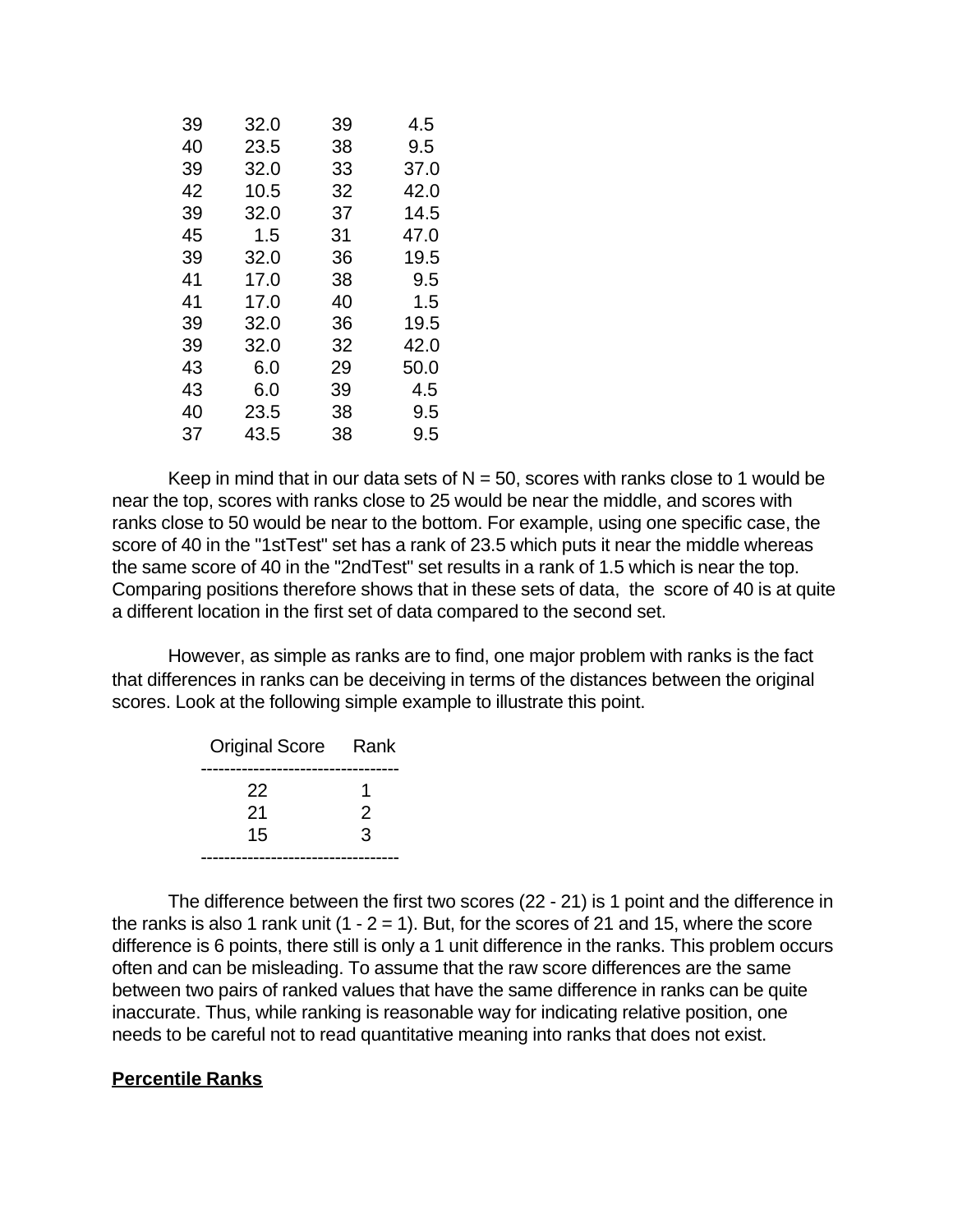A second way to indicate position within a data set is called **PERCENTILE RANK**. A percentile rank, which sounds similar to a rank but is not, is simply an indication of **HOW MUCH OF THE DISTRIBUTION IS BELOW SOME SCORE VALUE**. For example, a score that has nearly 0 percent below it must be near the bottom of the distribution whereas a score that has nearly 100 percent below it must be near the top. Also, a score with nearly 50 percent below it must be in the middle and must be close to the median. The median has a percentile rank of 50.

To look at percentile ranks, we can use a variation of the tally command from Minitab that prints out several additional columns of data. See the following.

Expanded Tally Output for the 1stTest Variable

| 1stTest COUNT CUMCNT PERCENT CUMPCT |  |
|-------------------------------------|--|
|-------------------------------------|--|

| 33 | 1              | 1              | 2.00  | 2.00   |
|----|----------------|----------------|-------|--------|
| 34 | 1              | $\overline{2}$ | 2.00  | 4.00   |
| 35 | 1              | 3              | 2.00  | 6.00   |
| 36 | 2              | 5              | 4.00  | 10.00  |
| 37 | 4              | 9              | 8.00  | 18.00  |
| 38 | 4              | 13             | 8.00  | 26.00  |
| 39 | 11             | 24             | 22.00 | 48.00  |
| 40 | 6              | 30             | 12.00 | 60.00  |
| 41 | 7              | 37             | 14.00 | 74.00  |
| 42 | 6              | 43             | 12.00 | 86.00  |
| 43 | 3              | 46             | 6.00  | 92.00  |
| 44 | $\overline{2}$ | 48             | 4.00  | 96.00  |
| 45 | $\overline{2}$ | 50             | 4.00  | 100.00 |
|    | 50<br>$N =$    |                |       |        |

In addition to the score and frequency information, we can obtain from tally additional information that is useful for finding percentile ranks. The **CUMCNT** column adds up the frequencies from the bottom to the top so that when you reach the top, you have accumulated 50 frequencies (in this example). The last or **CUMPCT** column converts the accumulated frequency values into percentages out of the total of N=50. For example,

Expanded Tally Output for the 2ndTest Variable

2ndTest COUNT CUMCNT PERCENT CUMPCT

| 29  |    | 1  | 2.00  | 2.00  |
|-----|----|----|-------|-------|
| :31 | b  | 6  | 10.00 | 12.00 |
| 32  | ٠h | 11 | 10.00 | 22.00 |
| 33  | :5 | 16 | 10.00 | 32.00 |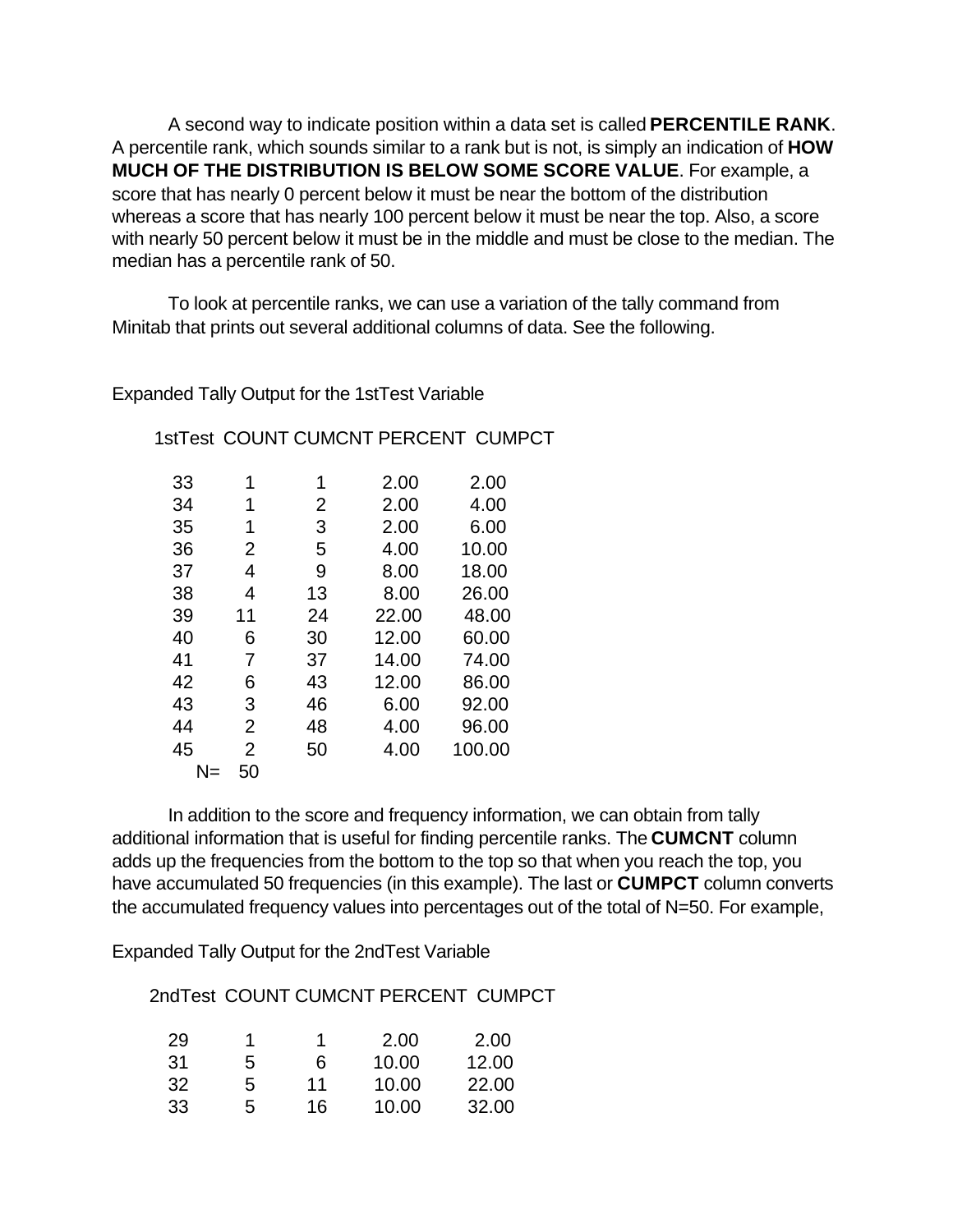| 34 |    | 20 | 8.00  | 40.00  |
|----|----|----|-------|--------|
| 35 | 8  | 28 | 16.00 | 56.00  |
| 36 | 6  | 34 | 12.00 | 68.00  |
| 37 | 4  | 38 | 8.00  | 76.00  |
| 38 | 6  | 44 | 12.00 | 88.00  |
| 39 | 4  | 48 | 8.00  | 96.00  |
| 40 | 2  | 50 | 4.00  | 100.00 |
|    | 50 |    |       |        |

through the first score interval (which technically goes from the limits of 32.5 to 33.5), we have accumulated 1 out of 50 frequencies or 2 percent. Up through a score of 40 (which has an upper limit of 40.5), we have accumulated 30 out of 50 or 60 percent. By the time we have reached the tip top of the distribution (technically 45.5), we have accumulated 50 out of 50 or 100 percent. These cumpct values are the percentile ranks since they represent how much of N is below that score point in the distribution. For practical purposes, percentile ranks are reported as being either less than 1 up to greater than 99. Normally, you will not see percentile ranks of 0 or 100 listed (even though Minitab in its expanded tally output for the cumpct does put 100 as the top value).

Again, for comparison purposes, let's concentrate on the score of 40 in both the "1stTest" and "2ndTest" distributions. A score of 40 in the "1stTest" set of data has a percentile rank of approximately 60 whereas the same score of 40 in the "2ndTest" distribution has a percentile rank close to the maximum, nearly 100. Thus, 40 in the first set of data is near the middle of that distribution whereas 40 in the second set is near the top. Therefore, percentile ranks provide us with a second way to indicate position or location within a distribution. One real potential interpretation problem with percentile ranks is that it is very easy to confuse them with scores like "percentage correct" values on a test. The fact that someone obtained a percentile rank of 80 on a test does not mean that they answered 80 percent of the test questions correctly. All it means is that 80 percent of the group taking the test had scores less than the first person. It would be very unusual for a person's percentile rank on a test and his or her percentage correct score on the test to be the same.

## **Standardized Scores: z**

A third way to indicate position would be to measure how many standard deviation units a particular score is away from the mean. Again, as a reference point, look at some of the describe output for the 1stTest and 2ndTest variables. .

|         | N MEAN STDEV    |  |
|---------|-----------------|--|
| 1stTest | 50 39.780 2.644 |  |
| 2ndTest | 50 35,060 2.766 |  |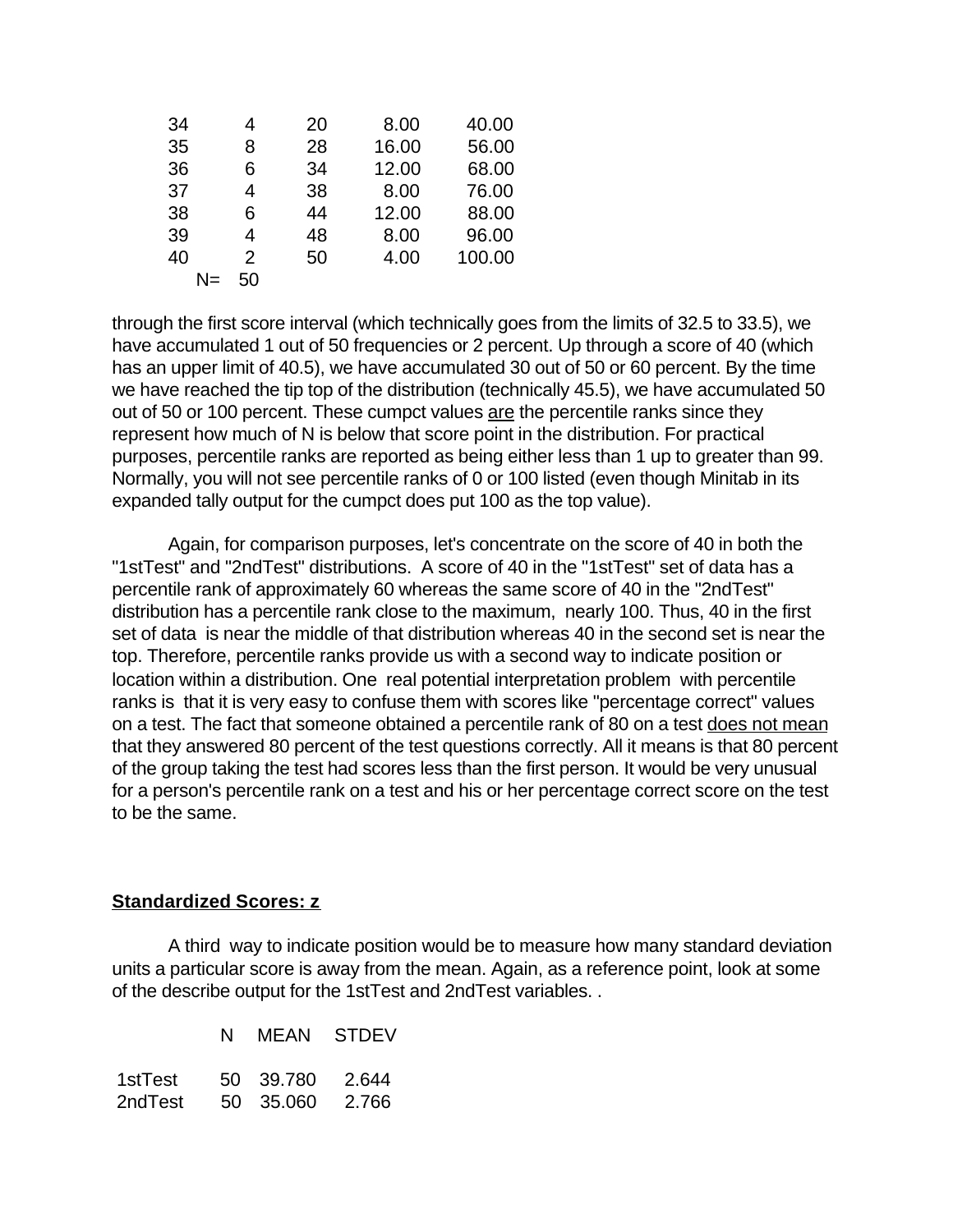For example, a score of 45 in the "1stTest" data set is  $(45 - 39.78)/2.644 = 1.97$ standard deviations above the mean. However, for a score of 42, the distance is (42 - 39.78)/2.644 = .84 standard deviations above the mean. Thus, a score of 45 is further up in the distribution (above the mean) than a score of 42.

Thus, we can use the distance that a score is from the mean in terms of standard deviation units as a measure of position or location. Look at the following formula.

$$
z_x^{\top} \frac{X \& \overline{X}}{S_x}
$$

The formula above is called a z score formula and a **z SCORE INDICATES THE NUMBER OF STANDARD DEVIATION UNITS A SCORE VALUE IS AWAY FROM THE MEAN**. If the score is above the mean, the z score will be positive (like the two calculated above). However, if the score is below the mean, then the z score will be negative. What will the z score be if, by chance, the score value is located exactly at the mean? Correct, 0. Hold that thought for a moment! For the 1stTest score distribution, what would the z score be for a score that happened to be exactly 2.644 points above the mean of 39.78? Since it would be one standard deviation unit above the mean, the z score would be 1. Again, hold that thought for a moment!

To calculate z scores, you first need to find the raw deviation scores around the mean (score - mean) and then divide each of these by the standard deviation. Most software packages have command or routines for easily calculating z scores. In Minitab for example, you could first make a column of the deviation scores and then next make another new column where we divide the deviation score by the standard deviation. Also, in Minitab, there is a command called **CENTER** that will automatically convert the original raw scores to z scores.

For example, let's assume that the data for the 1stTest and 2ndTest variables are located in worksheet columns C1 and C2. I could then use the center command in Minitab to convert the original values to z scores. Look at the work below. Note: The **MTB>** is called the Minitab prompt which allows the user to enter commands and have work done. The commands (just as examples) below take the data in C1 and C2, convert to z scores in each case, then place the z score conversions into new columns, C7 and C8. A few of the 50 values for each variable are printed below.

MTB> center c1 c7 MTB> center c2 c8 MTB> print c1 c7 c2 c8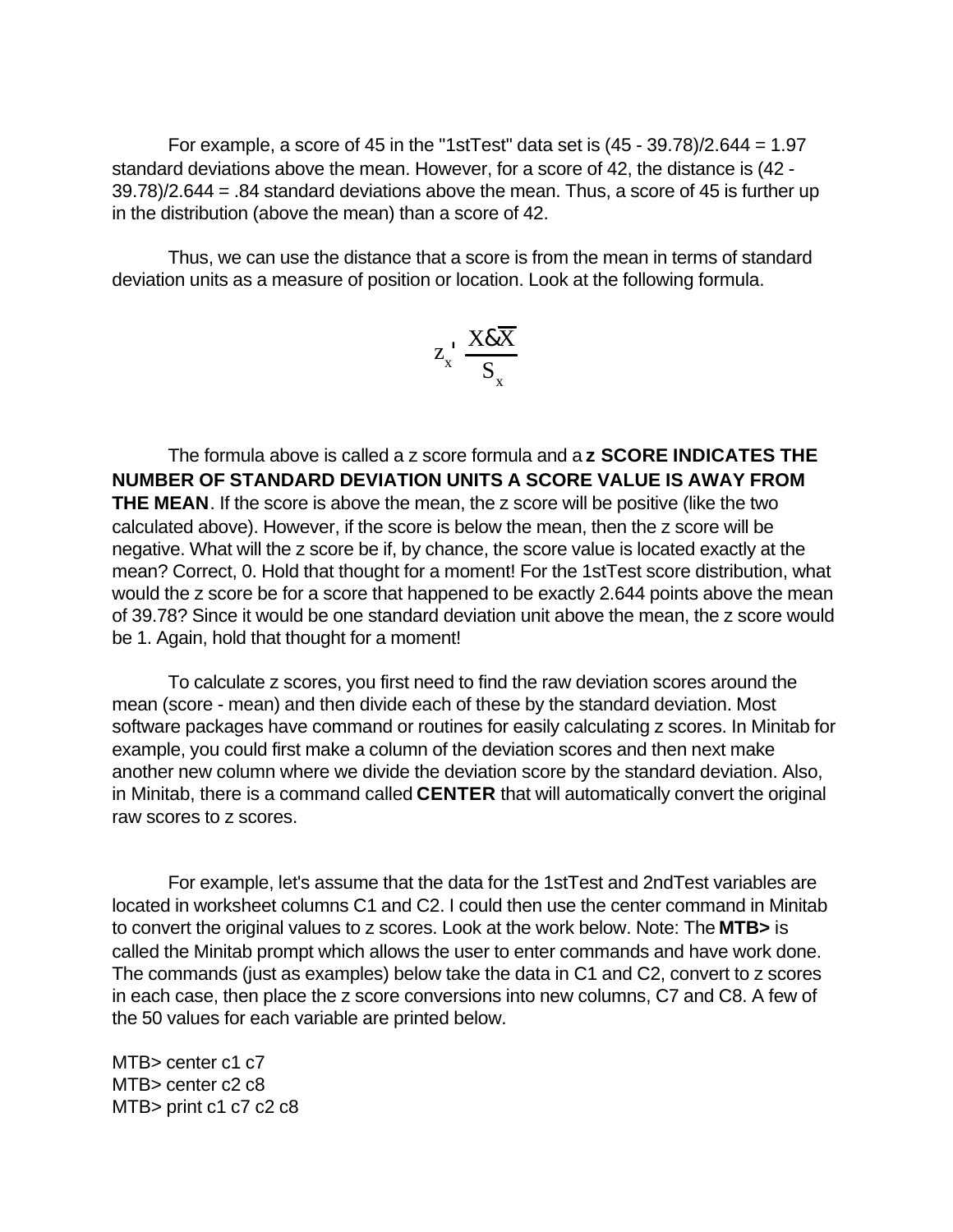1stTest zonTes1 2ndTest zonTes2

| 39 | $-0.29499$ | 39 | 1.42457    |
|----|------------|----|------------|
| 40 | 0.08320    | 38 | 1.06300    |
| 39 | $-0.29499$ | 33 | $-0.74482$ |
| 42 | 0.83960    | 32 | $-1.10639$ |
| 39 | $-0.29499$ | 37 | 0.70144    |
| 45 | 1.97418    | 31 | $-1.46796$ |
| 39 | $-0.29499$ | 36 | 0.33987    |
| 41 | 0.46140    | 38 | 1.06300    |
| 41 | 0.46140    | 40 | 1.78613    |
| 39 | $-0.29499$ | 36 | 0.33987    |

How can we use z scores to make comparisons of positions? Again, what if we focus on the scores of 40 in both the "1stTest" and "2ndTest" distributions? For the "1stTest" variable, a score of 40 has a z score of .08 which means it is only about 1/10th of a standard deviation unit above the mean. Since the z is close to 0, the score of 40 is close to the mean. However, in the "2ndTest" data set, a score of 40 has a z score of 1.78 which means that it is almost 2 standard deviation units above the mean. In this case, the larger positive z score means that 40 is much further away from the mean in the second set of data compared to the first. The closer the z score is to 0, the closer is the raw score to the mean. The further away from 0 the z score is, the further away from the mean is the raw score. For a summary of z score data, look at the following descriptive data.

|  | <b>MEAN</b> | <b>STDEV</b> |
|--|-------------|--------------|
|--|-------------|--------------|

| 1stTest |      | 50 39.780 | 2.644 |
|---------|------|-----------|-------|
| zonTes1 | 50 - | - 0.000   | 1.000 |
| 2ndTest |      | 50 35.060 | 2.766 |
| zonTes2 | 50-  | -0.000    | 1.000 |

The use of z scores is a nice way to indicate position within a distribution and a nice way to compare positions of the same scores in two or more distributions. Remember, positive z scores mean above the mean and negative z scores mean below the mean. What is the average of the z scores? You can see from the describe output that the means of the z scores are 0. This makes sense since any score that is at the mean will be converted to a z score of 0. But, what about the standard deviation? Note that the standard deviations are 1 on the z score scale. The reason for this is simple too. For the "1stTest" data, look at the following.

|         |  | Raw Score 39.78 42.424 45.068 |  |
|---------|--|-------------------------------|--|
| z Score |  |                               |  |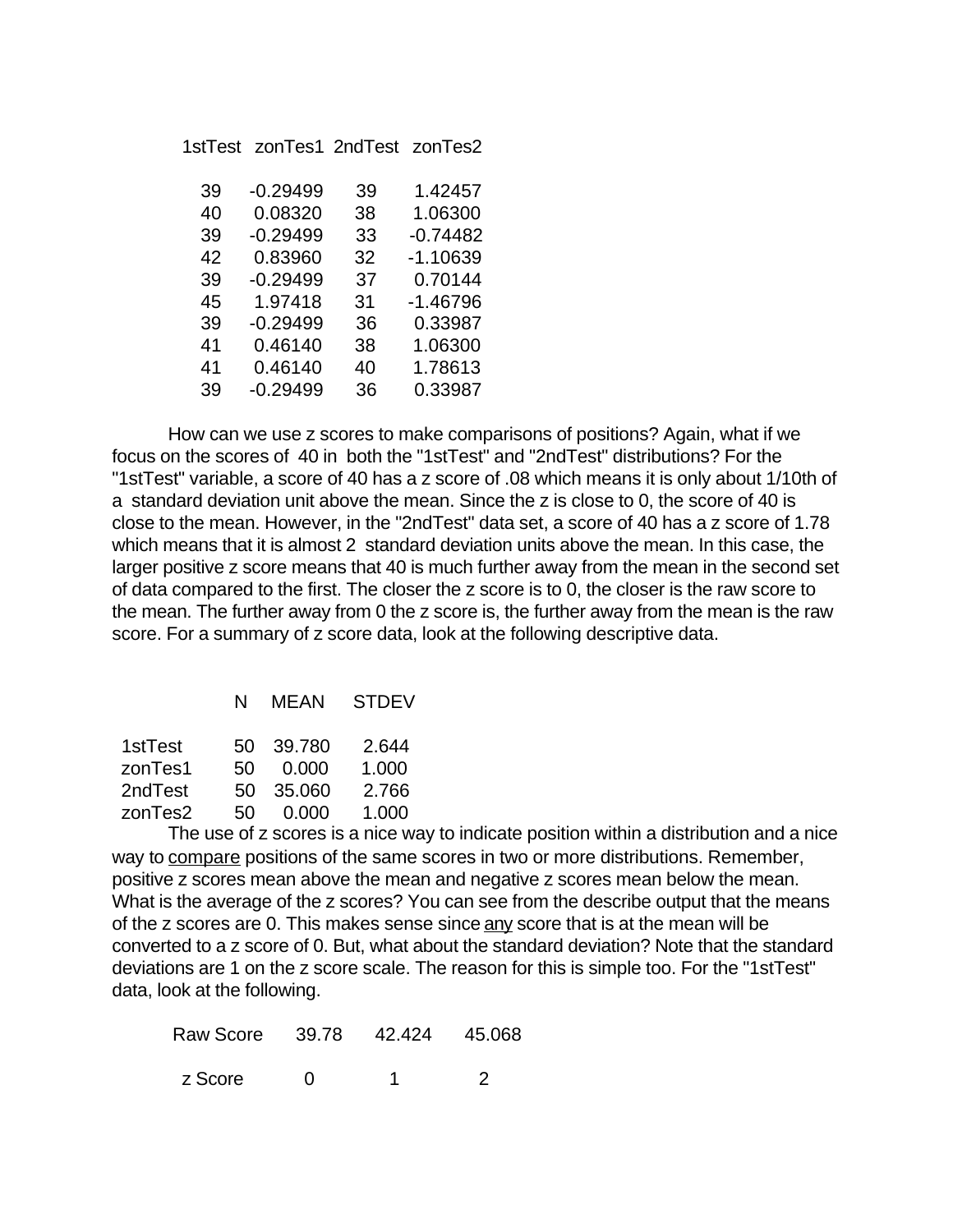The distance from 39.78 to 42.424 is 2.644 or 1 standard deviation unit on the raw score scale. However, on the z score scale, that same distance is from 0 to 1 in z score units, or 1 unit. Thus, the distance of 2.644 on the raw score scale (one standard deviation) is equal to 1.00 on the z score scale (one standard deviation). Simply put, means of z scores are always 0 and standard deviations of z scores are always 1. These are constant values for z scores and you should try to remember these.

#### **Skewness and z Scores**

In both Chapters 1 and 2, the concept of skewness was mentioned. In Chapter 2 , a quick measure of skewness was given as the difference between the mean value and the median value. However, a better way for quantifying skewness is to use a measure involving z scores. In symmetrical distributions, one would see the same pattern of z scores on the right side of the mean as you would on the left side of the mean. However, in skewed distributions, this is not the case. For example, a positively skewed distribution will have more distance to the right of the mean than to the left of the mean, since the distribution stretches out more to the right. What this means is that there will be larger positive z scores that extend more to the right of the mean. Thus, while you may have z scores that go up to around +3 (to the right of the mean), you may only see z scores extend on the negative side down to about -2. Thus, on the average, z scores will tend to have higher positive values in positively skewed distributions than in a symmetrical distribution. Just the opposite occurs in a negatively skewed distribution. Thus, if we examine the pattern of z scores, we should obtain information on the skewness in the set of data. See the following formula.

$$
Skew' \frac{(j \ z^3)}{N}
$$

One measure of skewness, sometimes called **GAMMA 1**, is simply the average of the cubes of the z scores. In a positively skewed distribution for example, cubing the z's will produce larger cubes for the positive z's than it will for the negative z's. Thus, in a positively skewed distribution, the average of the cubes of the z's will be positive. Look at the following set of data.

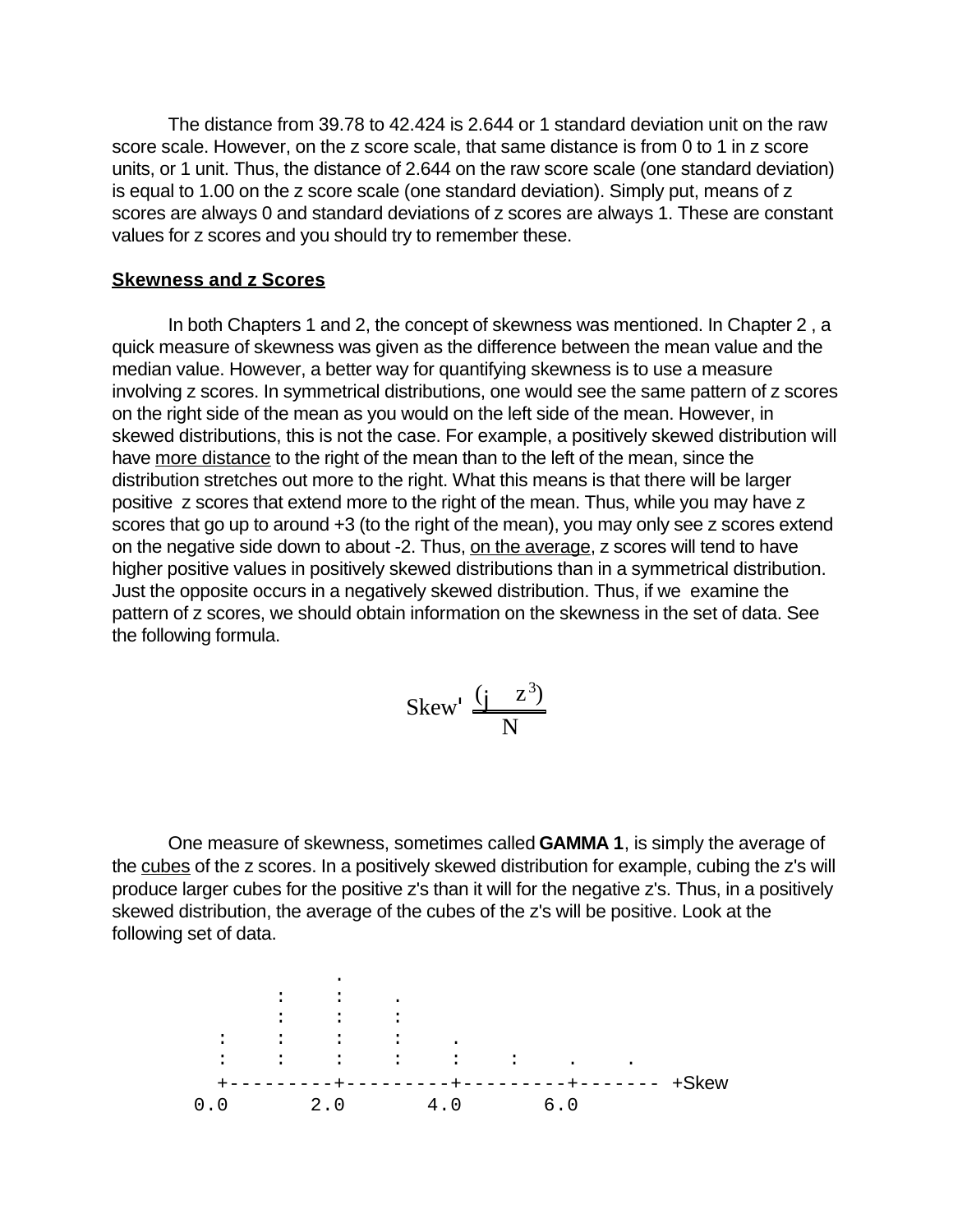Clearly, this set of data is positively skewed. To use the measure of skewness above, we need to convert the data to z scores, then cube the z scores, and then take an average. By using new columns, Minitab can easily accomplish that. See below for a few examples of the z and cubed z scores.

| +Skew | Z          | zcube     |
|-------|------------|-----------|
| 0     | $-1.38078$ | $-2.6326$ |
| 0     | $-1.38078$ | $-2.6326$ |
| 0     | $-1.38078$ | $-2.6326$ |
| 0     | $-1.38078$ | $-2.6326$ |
| 1     | $-0.79142$ | $-0.4957$ |
| 1     | $-0.79142$ | $-0.4957$ |
| 1     | $-0.79142$ | $-0.4957$ |
|       |            |           |
|       |            |           |
| 5     | 1.56601    | 3.8405    |
| 5     | 1.56601    | 3.8405    |
| 6     | 2.15537    | 10.0130   |
| 7     | 2,74473    | 20.6775   |
|       | Mean =     | 0.77151   |

The average of the cubes of the z values is .77 and represents our skewness measure. If the value had been larger than .77, then there would have been more positive skew. If the skewness value had been less than .77, then there would have been less positive skew. Now, look at a second example.



Here is a distribution that looks nearly symmetrical. To apply the skewness measure here, again we need to calculate z scores and then the cubes of the z scores. Finally, we take an average. Again, letting Minitab do the work, here are a few values below.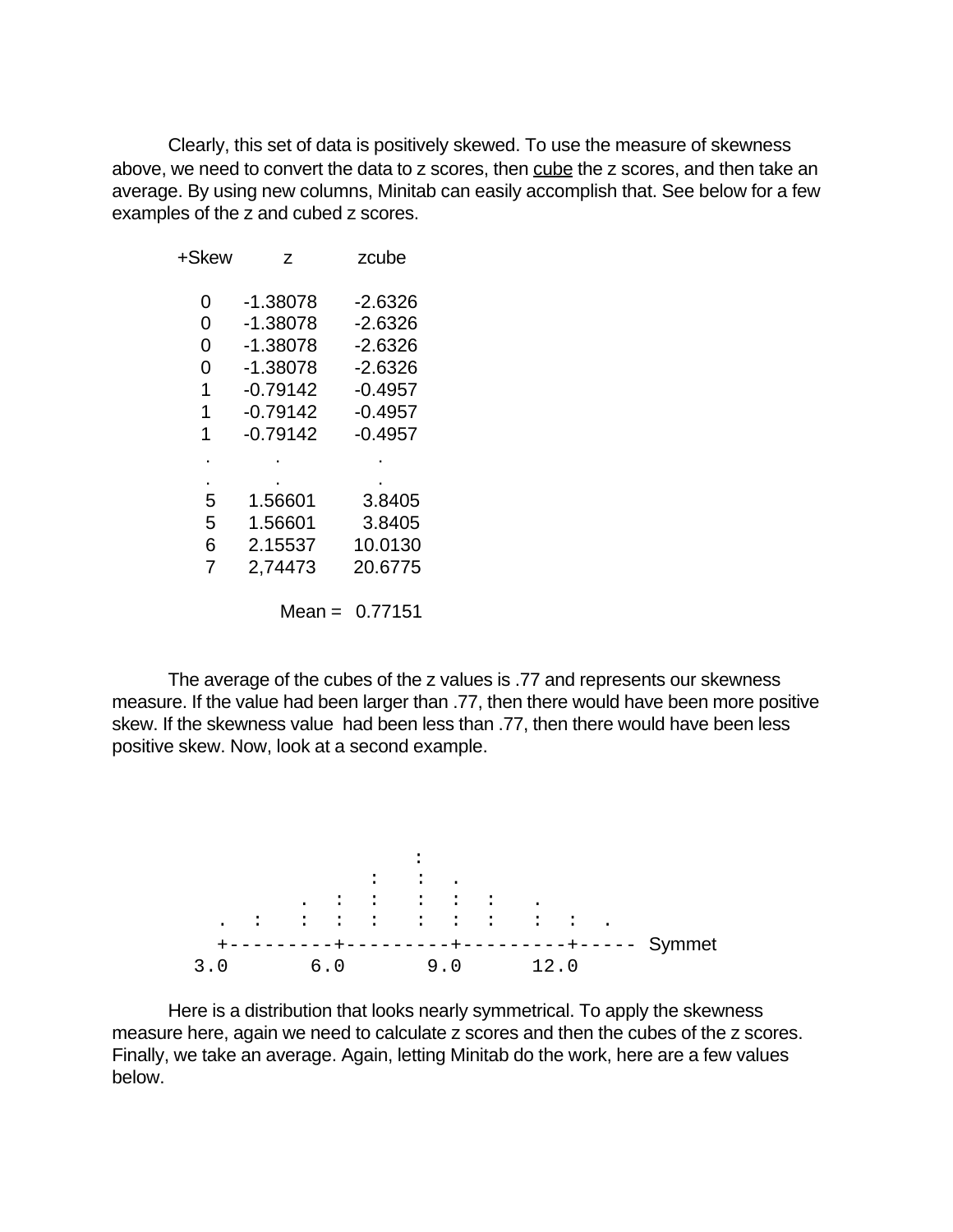| Symmet | z <sub>1</sub> | z1cube     |
|--------|----------------|------------|
| 3      | $-2.11113$     | $-9.40897$ |
| 4      | $-1.68672$     | -4.79879   |
| 4      | $-1.68672$     | -4.79879   |
| 5      | $-1.26232$     | $-2.01146$ |
| 5      | $-1.26232$     | $-2.01146$ |
| 5      | $-1.26232$     | $-2.01146$ |
|        |                |            |
|        |                |            |
| 11     | 1.28409        | 2.11730    |
| 12     | 1.70849        | 4.98696    |
| 12     | 1.70849        | 4.98696    |
| 13     | 2.13289        | 9.70298    |
|        | MEAN           | 0.029850   |

In this case, since the skewness value is only about .03, which means that the distribution is close to being symmetrical. A skewness value of exactly 0 would mean a perfectly symmetrical distribution.

## **Standardized Scores: Other Linear Transformations**

It is important to point out that z scores are often used to convert data to other scales that we see in the literature. I will show you two such conversions here: big T scores and SAT type numbers. The purpose of this is to show you the method of conversion, which is sometimes called a **LINEAR SCORE TRANSFORMATION**. Actually, z scores are also linear transformations from the original score scale that happen to have a new mean of 0 and a new standard deviation of 1.

One useful linear transformation is called big T. T scores have an arbitrary mean of 50 and an arbitrary standard deviation of 10. Actually, if you think about it, if we added 50 to the mean of z scores and multiplied the standard deviation of 1 (for z) by 10, we would have the T scale. In fact, that is exactly what is done. Another transformation that is used in the area of college admissions testing programs (of the College Board variety) is called SAT that has had a mean of 500 (for one section of the test) and a standard deviation of 100. Actually, if we add 500 to the mean of the z scores and multiply the standard deviation of the z scores (which is 1) by 100, we would have the SAT scale. And, again, that is exactly what is done. Or, we could multiply the mean of the big T scale (50) by 10 to obtain 500, and multiply the standard deviation of the big T (10) scale by 10 to obtain 100. To convert orginal score datat to either the big T or SAT type scale transformations, we first need z scores. Recall that for the "1stTest" and "2ndTest" variables, we have already seen how these scores were converted to z values. So, to change either a 1stTest or 2ndTest score value to a T value, I need to muliply the z score times 10, and add a constant of 50 to it. For the SAT conversion, I need to multiply the z score times 100 and then add to that, a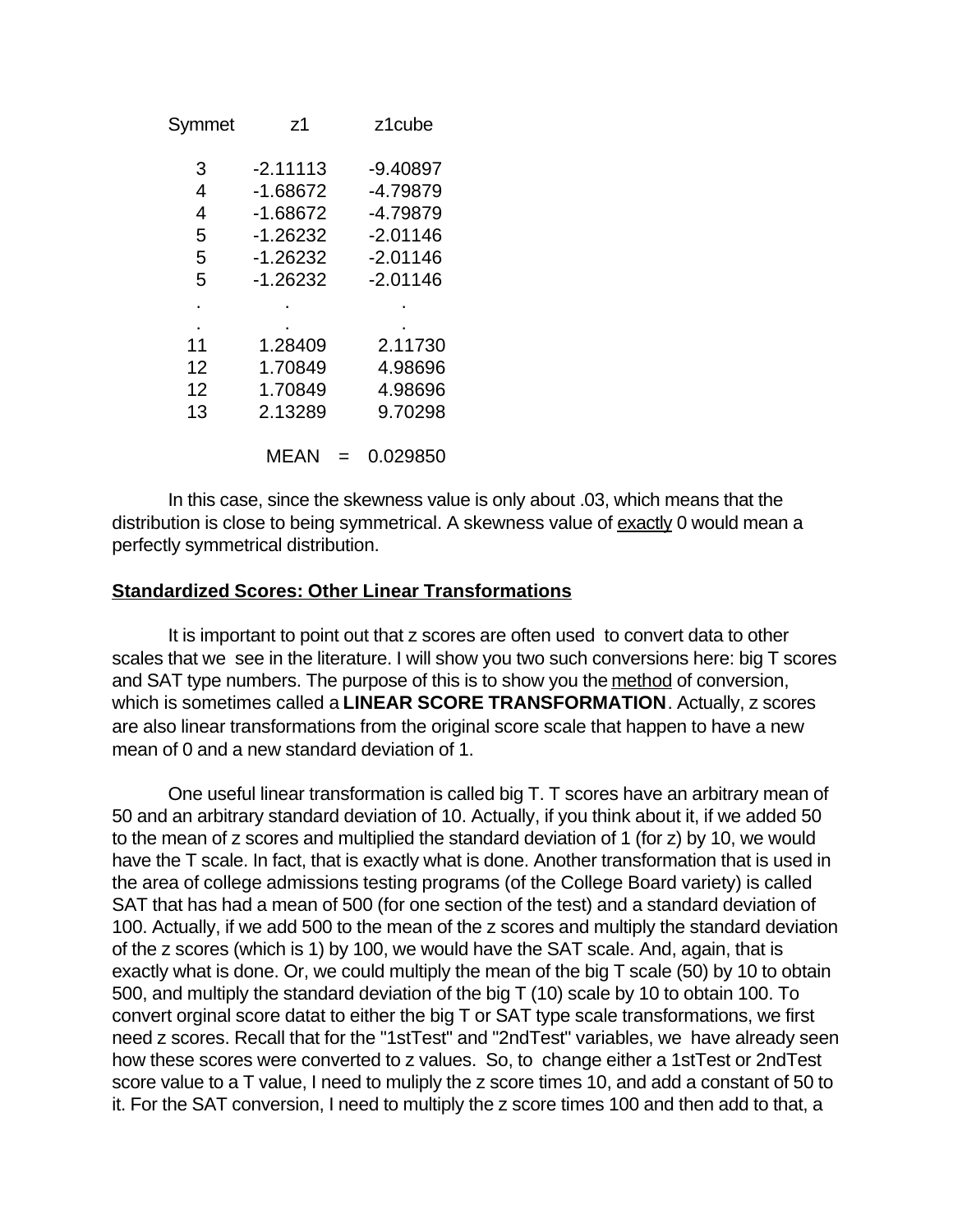constant of 500. Again, using Minitab makes this conversion easy if the z scores for each of the 1stTest and 2ndTest distribution values are located in a worksheet column. I have printed out some of the values below.

| 1stTest  | zonTes1            | TTest1             | SATTest1           |
|----------|--------------------|--------------------|--------------------|
| 39       | $-0.29499$         | 47.0501            | 470.501            |
| 40       | 0.08320            | 50.8320            | 508.320            |
| 39       | $-0.29499$         | 47.0501            | 470.501            |
| 42       | 0.83960            | 58.3960            | 583.960            |
| 39       | $-0.29499$         | 47.0501            | 470.501            |
| 45       | 1.97418            | 69.7418            | 697.418            |
| 39       | $-0.29499$         | 47.0501            | 470.501            |
| 41       | 0.46140            | 54.6140            | 546.140            |
| 41       | 0.46140            | 54.6140            | 546.140            |
|          |                    |                    |                    |
| 2ndTest  | zonTes2            | Ttest <sub>2</sub> | SATTest2           |
|          |                    |                    |                    |
|          |                    |                    |                    |
| 39<br>38 | 1.42457<br>1.06300 | 64.2457<br>60.6300 | 642.457            |
| 33       | $-0.74482$         | 42.5518            | 606.300<br>425.518 |
| 32       | $-1.10639$         | 38.9361            | 389.361            |
| 37       | 0.70144            | 57.0144            | 570.144            |
| 31       | $-1.46796$         | 35.3204            | 353.204            |
| 36       | 0.33987            | 53.3987            | 533.987            |
| 38       | 1.06300            | 60.6300            | 606.300            |

Again, if we concentrate on the scores of 40 in both the 1stTest and 2ndTest distributions, we see that on the 1stTest variable, a value of 40 converts to a big T of about 50.8 and a SAT type value of about 508. For the same score of 40 on the 2ndTest varaible, the big T and SAT type values are 67.8 and 678 respectively. If we use 50 and 500 as the mean big T and SAT type values, then obviously 40 is much closer to the middle of the 1stTest distribution compared to the comparable position on the 2ndTest variable.

To summarize the different measures of position, look at the example of our score of 40 from both data sets. Here is what we have up to this point.

|               |                            | Percentile |              |  |  |
|---------------|----------------------------|------------|--------------|--|--|
|               | Data Set Rank Rank z T SAT |            |              |  |  |
| 1stTest  23.5 |                            | 60         | .08 50.8 508 |  |  |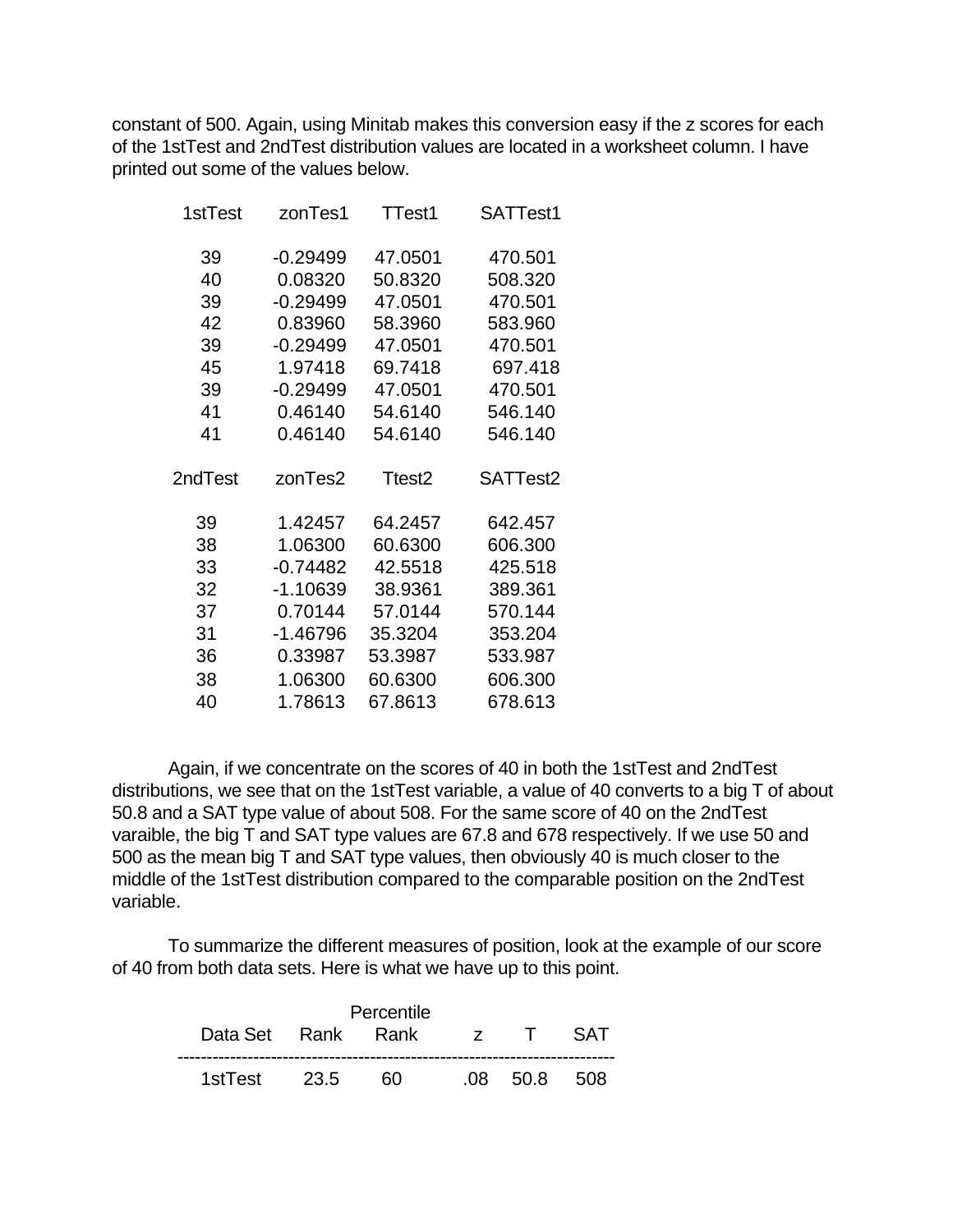2ndTest 1.5 > 99 1.78 67.8 678 ---------------------------------------------------------------------------

 $\mathcal{L}=\mathcal{L}^{\mathcal{L}}$  , where  $\mathcal{L}^{\mathcal{L}}=\mathcal{L}^{\mathcal{L}}$  , where  $\mathcal{L}^{\mathcal{L}}=\mathcal{L}^{\mathcal{L}}$  , we have the set of  $\mathcal{L}^{\mathcal{L}}$ 

It is important to realize that conversions of the original data to transformed scales such as z or big T or SAT type, are only meant to locate the scores on a different scale. This in no way changes the meaning of the original data. For example, even though I have shown how you can change the original scores to SAT type numbers, that does not mean that a person who obtained that particular original score would have obtained that SAT number if he or she had taken the SAT test. All the transformation indicates is what the SAT number would look like if a person had obtained a score (on the SAT test) located in the same position as was the original value.

What may not be obvious from the conversion or transformation process is the guiding rule for doing so. That rule is a "linear transformation" process. The process of converting scores into z values, and then further converting them to things like big T or SAT type values, is merely changing the scale according to a straight line formula. The formula looks as follows. As was indicated above, the z score is multiplied by the new standard deviation, and then the constant of the new mean is added.

New Score =  $(Old z * New S) + New X$ 

To see this linear pattern, look at the plot of the "1stTest" scores and the transformed SAT type values. For example, our value of 40 on the baseline would convert to an SAT type number just a little above 500, and the values of 39 and 43 would convert to SAT type values of about 470 and 620 (guesstimating from the graph) respectively.



The purpose of a measure of position is to provide a quantitative way to indicate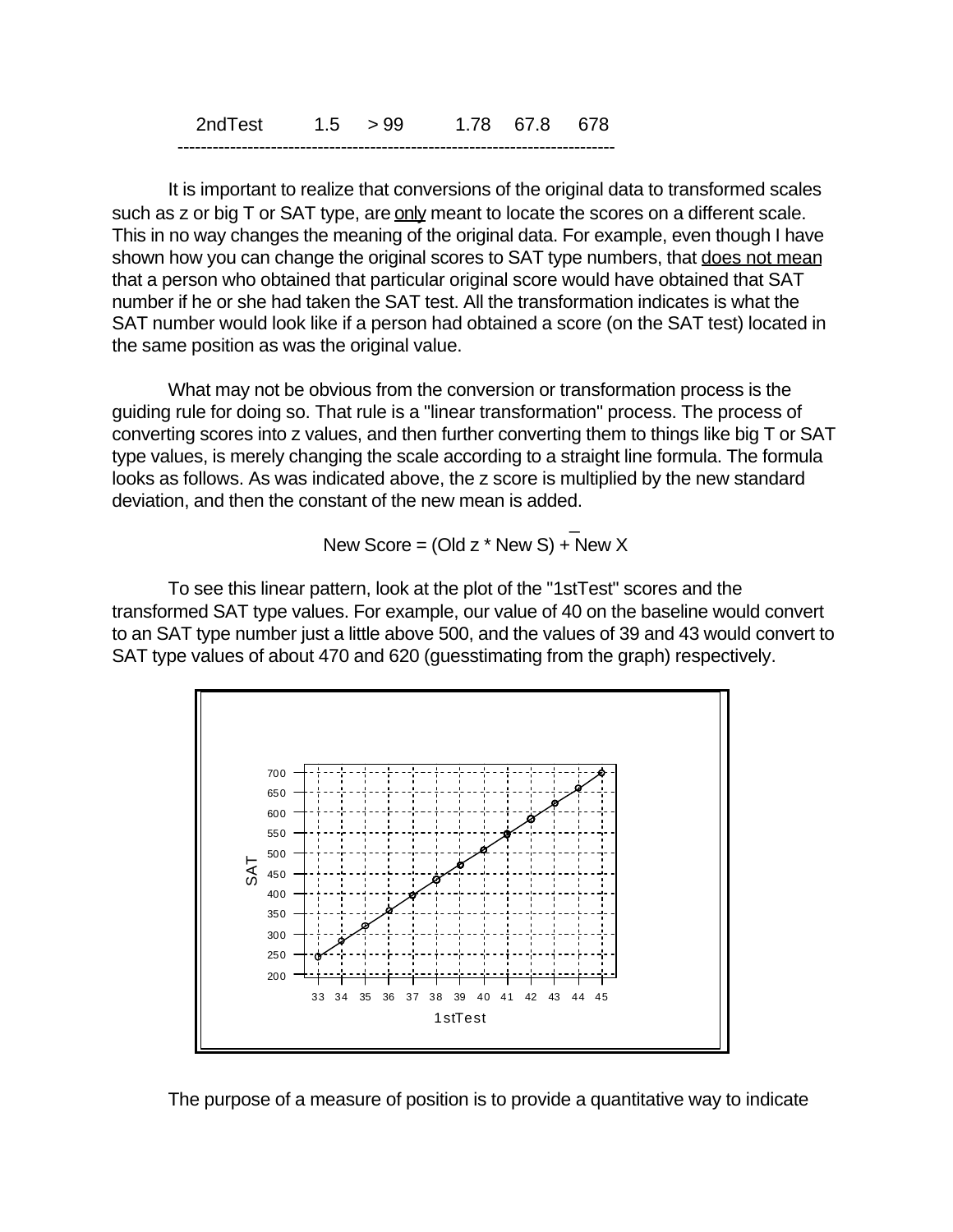the location of a score, relatively speaking, in a distribution. For the example of 40 above, we could look at ranks, or percentile ranks, or z scores, or big T values or finally (for the current material) SAT type values. Regardless of the specific method used, the main point here is that a score of 40 in the "1stTest" distribution is near the middle of the set whereas that same score of 40 is near the top in the "2ndTest" set of data. Conversions like z scores or T values or SAT type numbers give us alternative procedures for conveying information to consumers about the positions of scores within distributions of data.